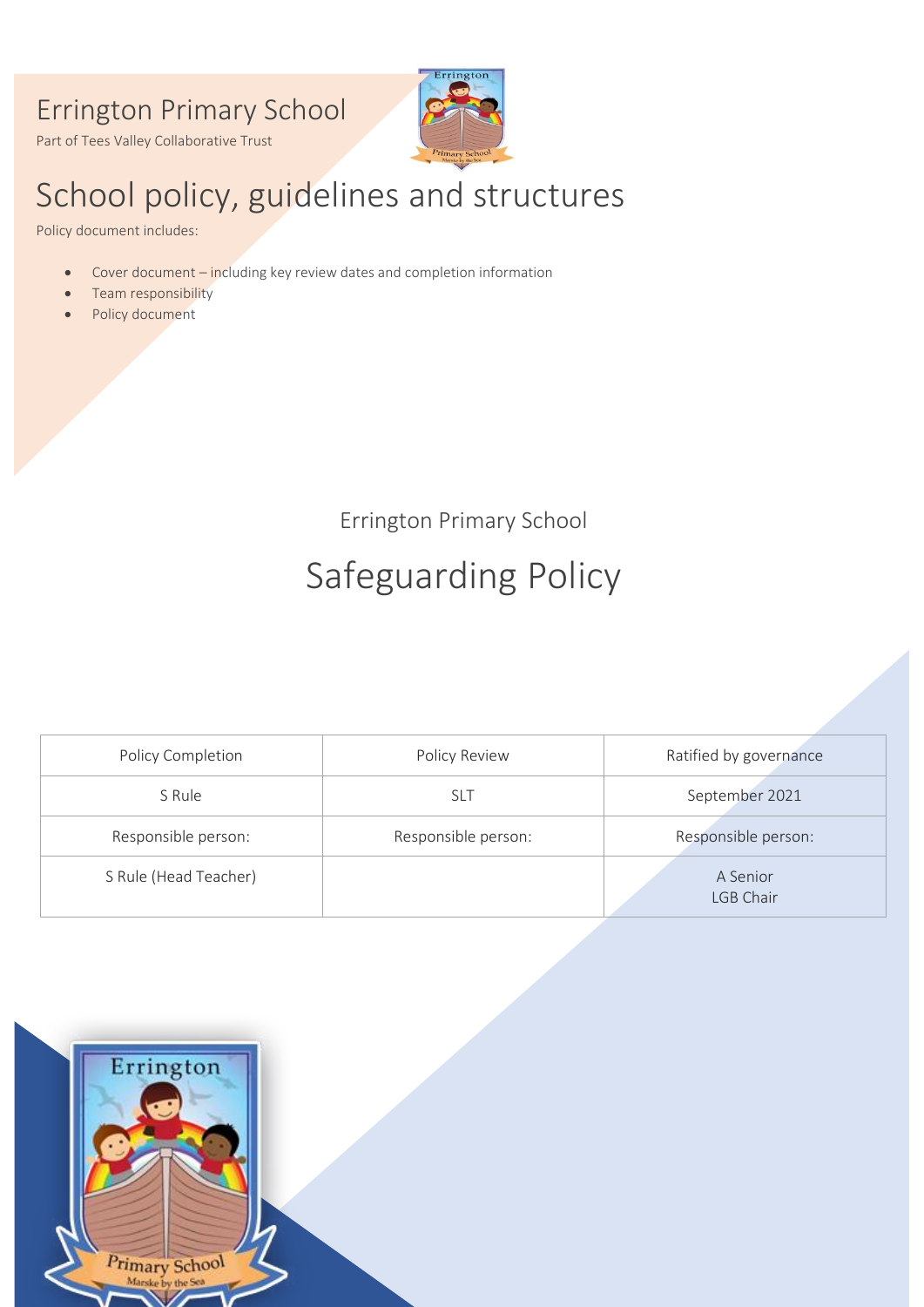

### Key Contacts

| <b>Role:</b>                                              | <b>Name/Details:</b>                                                     | <b>Contact:</b>                                                                             |
|-----------------------------------------------------------|--------------------------------------------------------------------------|---------------------------------------------------------------------------------------------|
| Designated Safeguarding Lead                              | Sarah Rule                                                               | 01642 482002<br>s.rule@tvc.ac.uk                                                            |
| Deputy Designated Safeguarding<br>Lead                    | Angela Walker                                                            | 01642 482002<br>a.walker@tvc.ac.uk                                                          |
| Nominated Governor for<br>Safeguarding / Child Protection | <b>Stan Glover</b>                                                       | s.glover@tvc.ac.uk                                                                          |
| <b>Chair of Governors</b>                                 | <b>Anthony Senior</b>                                                    | aj.senior@tvc.ac.uk                                                                         |
| Senior Leadership Team<br>Safeguarding Trained staff      | Claire English<br>Allan Fishpool<br>Angela Jennings<br>Michelle Dardeshi | c.english@tvc.ac.uk<br>a.fishpool@tvc.ac.uk<br>a.jennings@tvc.ac.uk<br>m.dardeshi@tvc.ac.uk |
| Local Authority Designated Officer<br>(LADO)              |                                                                          | 01642 130700<br>RedcarLADO@redcar-<br>cleveland.gov.uk                                      |
| Multi Agency Children's Hub                               |                                                                          | 01642 130700<br>RedcarMACH@redcar-<br>cleveland.gov.uk                                      |
| <b>Emergency Duty Team</b><br>(outside of office hours)   |                                                                          | 01642 524552                                                                                |
| National Prevent Advice Line                              |                                                                          | 0800 011 3764,                                                                              |
| Protection of Vulnerable People<br>Unit                   |                                                                          | 01642 326326                                                                                |
| Police                                                    | In an emergency<br>For non-emergency but<br>possible crime               | 999<br>101                                                                                  |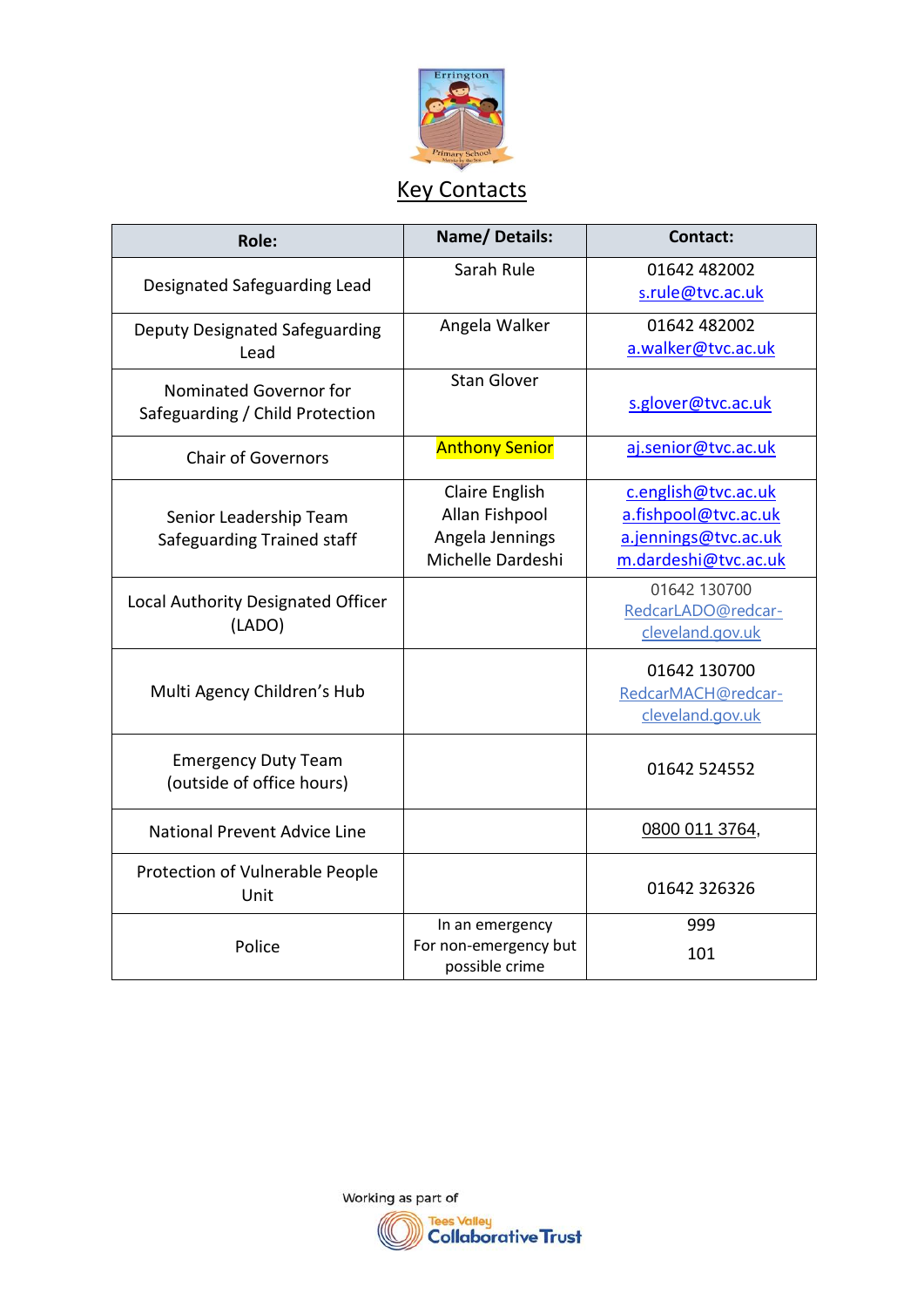

It is essential that **everybody** working in a school or college understands their safeguarding responsibilities. Everyone who comes into contact with children and families has a role to play ensuring children and young people are safe from abuse, neglect exploitation and harm. At Errington Primary school we are committed to safeguarding children and aim to create a culture of vigilance. All staff should make sure that any decisions made are **in the best interests of the child.** We believe that at Errington Primary School we provide a caring, positive, safe and stimulating environment that promotes the social, physical, spiritual and moral development of the individual child; enabling all children to thrive. We recognise the importance of providing an environment within our school that will help children feel safe and respected. We acknowledge the importance of enabling children to talk openly and to feel confident that they will be listened to. We recognise that both mental and physical health are relevant to safeguarding and the welfare of children

Errington Primary School must adopt all aspects of the Child Protection legislation and Keeping Children Safe in Education 2021 (KCSIE 2021) as outlined in the Trust's overarching Statement of Statutory Duty.

#### **Roles and Responsibilities**

The overall responsibility for overseeing all strands of safeguarding sits with the Headteacher of Errington Primary School and designated lead of safeguarding. Members of the senior leaderships team and the business manager are also designated Safeguarding Lead trained for Errington Primary School. The Headteacher of Errington Primary School has the responsibility to ensure that all aspects of the legislation changes and updates of KCSIE 2021 are included in the policies and procedures. This includes ensuring all staff have annually read and signed the current DfE document Keeping Children Safe in Education 2021 (Part 1) and read and sign that they understand the contents of Annexe A in Keeping Children Safe in Education. The head must ensure that the Governing Body members have read and signed the complete KCSIE 2021. The SLT of Errington Primary School must ensure that there is a staff training programme with actions in the Personal Development Programme to cover various aspects of safeguarding young people including keeping safe outside of school, managing peer to peer relationships, abuse, e-safety, grooming and sexual exploitation, FGM, radicalisation and keeping healthy.

At Errington Primary School, the Business Manager is the Deputy Safeguarding Lead in the absence of the designated lead (Headteacher). It is the person who has the deputy safeguarding leads role to have responsibility to deal with any matters in the absence of the DSL on the premises. All designated leads and staff deal with day-to-day safeguarding and child protection issues alongside following the correct communication channels with the DSLs. It is the responsibility of the Designated Lead (Headteacher) to ensure that Errington

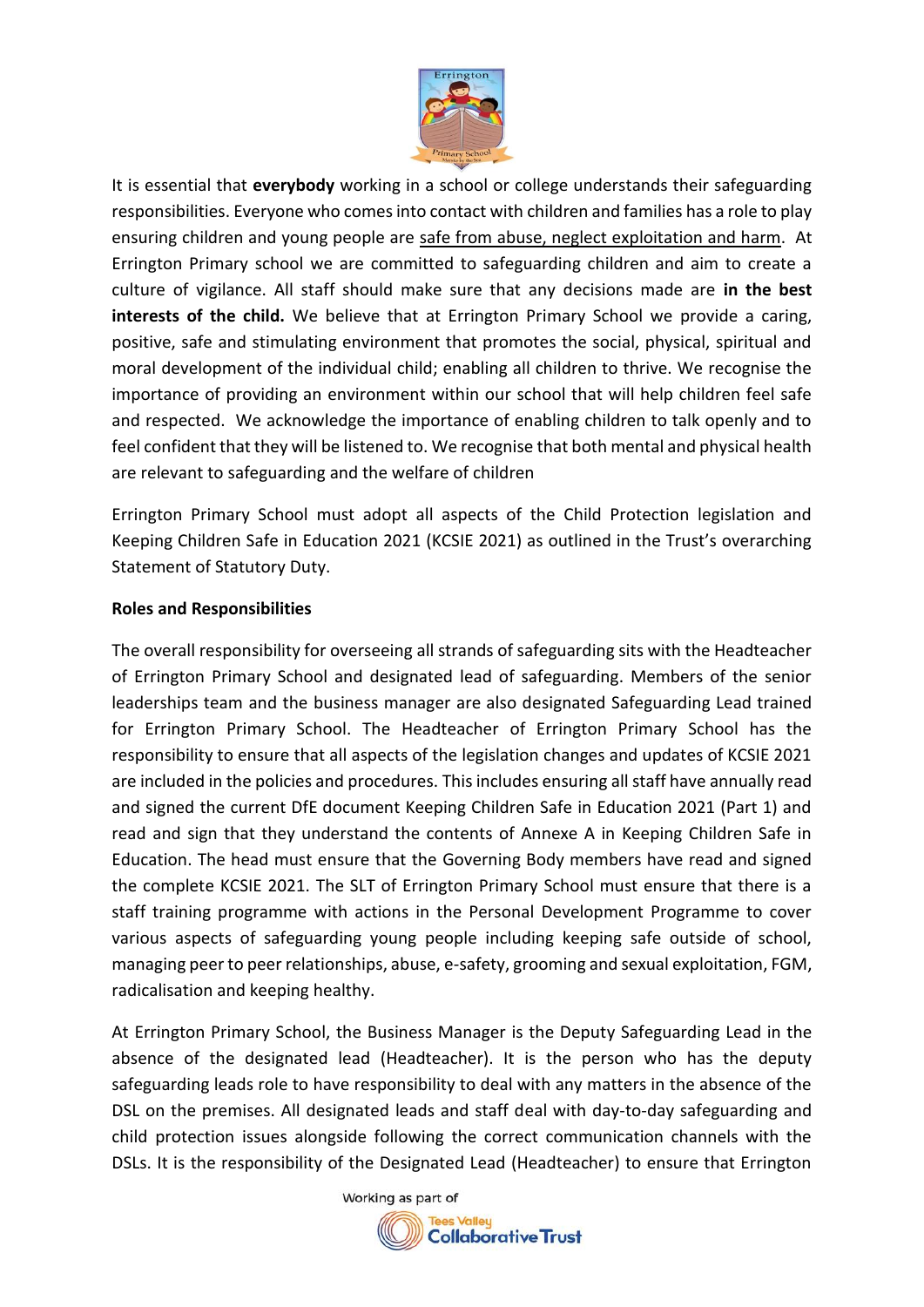

Primary is fully compliant with the statutory guidance for [Keeping Children Safe in Education.](https://assets.publishing.service.gov.uk/government/uploads/system/uploads/attachment_data/file/741314/Keeping_Children_Safe_in_Education__3_September_2018_14.09.18.pdf) Safeguarding leads and their deputies must ensure that all staff are fully trained in all aspects of legislation requirements and have knowledge of how to use local help through statutory and voluntary services. All staff receive annual training to ensure current knowledge.

**All staff** must follow the correct process in highlighting the safeguarding issues, inability to make contact with the DSL or deputies must result in making contact with the LA/Trust/Police as appropriate.

Governing bodies and Trustees have overall leadership responsibility for Errington Primary School safeguarding arrangements.

#### **The Role of Staff**

If any member of staff has grounds for concern, then they are required to report these to a Designated Person immediately. Staff must ensure that any ongoing involvement is in the child's best interest. They must not wait to gather evidence, nor agree to keep information secret, nor discuss the matters with others.

Initial procedures should be undertaken as follows:

- You must not initiate a disclosure regarding abuse by asking leading questions.
- If a child makes a disclosure to you, you must not promise confidentiality and should make it clear that you may have to take the matter to another person. It is a legal requirement to inform the Child Protection Agency if an under 18-year-old or vulnerable adult discloses abuse.
- You must allow the child to disclose in their own words. You must not question or lead the child.
- A record of what the child says, the time, date and place must be kept. If it is not appropriate to do this at the time it must be done immediately after. At Errington Primary school all concerns are logged on CPOMS. This content must be factual and not bias or opinion based.
- The matter must then be referred to a Designated Person immediately.
- You must follow any further guidance given by the Designated Person in relation to recording any concerns, supporting the child and co-operating with subsequent actions to investigate the grounds of concern and to protect the student and other children concerned.

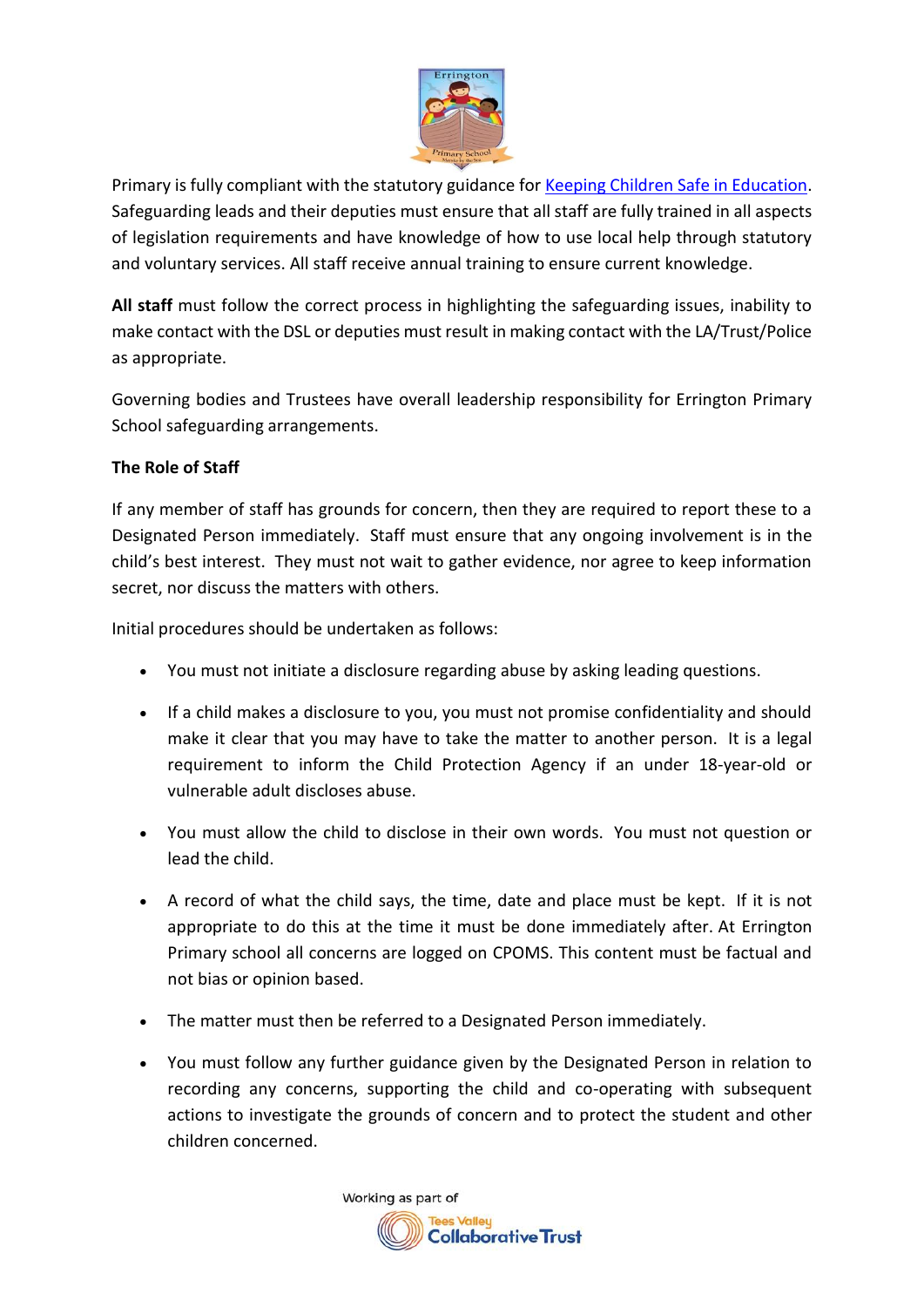

• If one of the Designated Persons are not available, you must inform another Senior Member of Staff immediately.

It is not the responsibility of staff to investigate allegations of child abuse. All subsequent procedures should follow the guidelines issued by the Department for Education and Safeguarding Children Board.

**Role of the Designated Safeguarding Lead (DSL)** Note: For the purposes of these procedures the term Designated Person may indicate the available senior member of staff.

The DSL will:

1. Treat the grounds of concern as reported by a member of staff as a priority action and in so doing will:

- Consider the immediate needs of the child/children involved.
- Take emergency action if required.
- Gather information and if appropriate seek clarification (not proof).
- Ensure that the appropriate person in school monitors progress and liaises with the required services.
- Ask staff to record relevant information.
- Ensure all written information is stored in a confidential place  $-$  At Errington all concerns are recorded and logged on CPOMS.
- 2. Refer cases of suspected abuse or allegations to the relevant investigating agencies.
- 3. Act as a source of support, advice and expertise within the school when deciding whether to make a referral by liaising with relevant agencies.
- 4. Liaise with the Headteacher to inform of any issues and ongoing investigations and ensure there is an appropriate person to represent the school.
- 5. Will, in addition to basic child protection training, keep knowledge and skills up to date including any changes in inter-agency working and standards agreed by the Safeguarding Children Board.
- 6. Will raise awareness of the Child Protection Policy and any changes amongst all staff on an annual basis and ensure that it is covered in the induction of new staff, volunteers and community members.

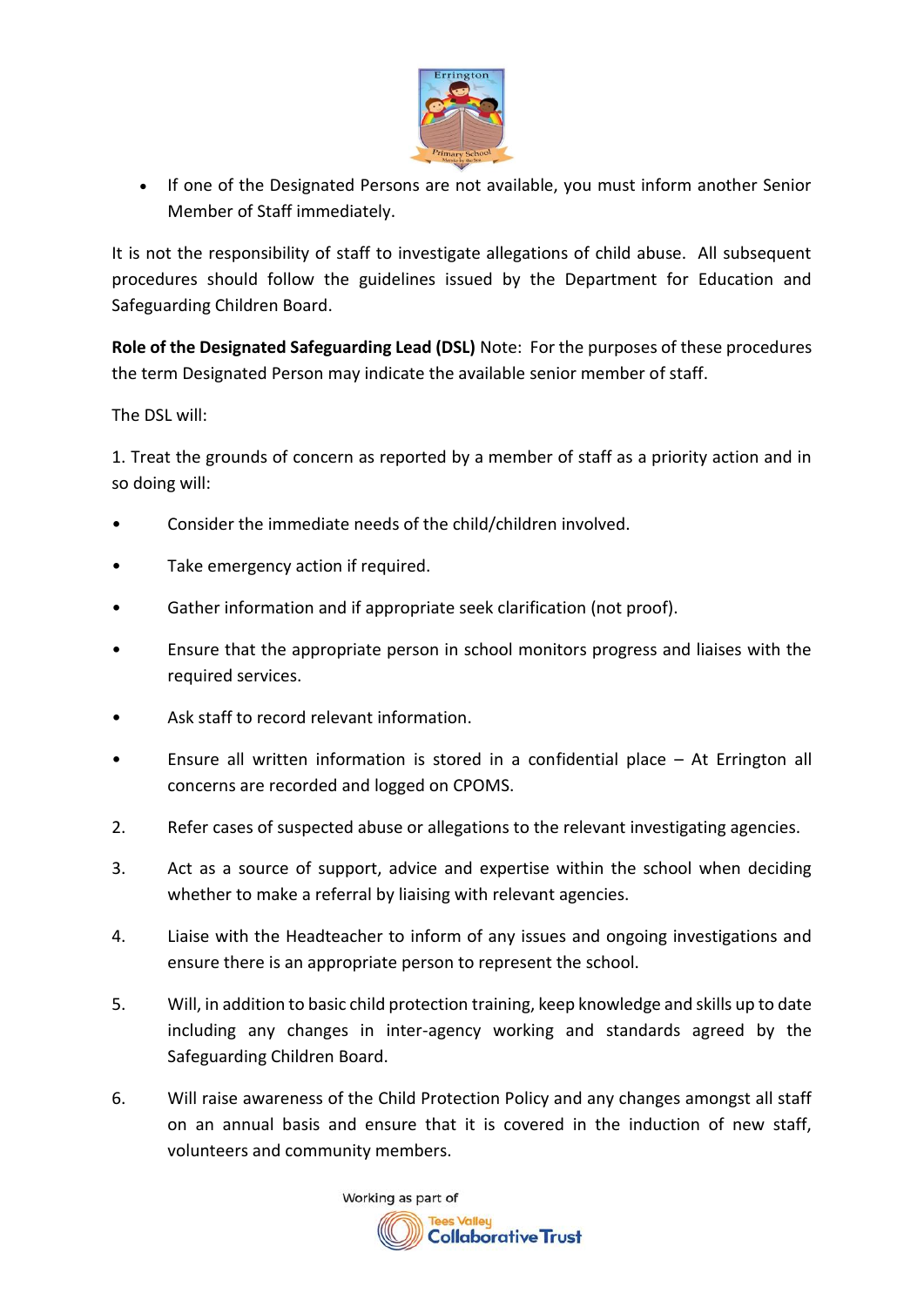

7. Ensure the policy is updated and reviewed annually.

#### **The role of the Local Governing Body**

The Local Governing Body is accountable for ensuring that the school has effective policies and procedures in place in accordance with guidance issued by the Department for Education. Neither the LGB, nor individual Governors, have a role in dealing with individual cases or a right to know details of cases (except when exercising their disciplinary functions in respect of allegations against a member of staff). However, should an allegation be made against the Headteacher then it is the role of the Chair of Governors or in their absence the Vice Chair to take the lead in dealing with such allegations.

The LGB should ensure that Errington Primary School:

- Has a Child Protection Policy and procedures in place that are in keeping with locally agreed inter-agency procedures and that the policy is made available to parents and students on request.
- Operates safe recruitment procedures ensuring that all appropriate checks are carried out on governors, staff and volunteers who will be working with pupils aged 3 to 11 years for example List 99 and Disclosure and Barring Service checks.
- Has a procedure for dealing with allegations of abuse against members of staff and volunteers.
- Has designated a senior member of staff to take lead responsibility for dealing with child protection issues.
- Has arrangements in place to ensure that the DSL and other staff, who work with children aged 12 and under, undertake training to equip them to carry out their responsibilities for child protection effectively.
- Ensure that any deficiencies or weaknesses in regard to child protection that are brought to its attention are remedied without delay.
- Annually reviews the Child Protection Policy and monitors its use.

#### **A safeguarding concern could be about a number of issues.** These could include:

- Abuse or suspected abuse
- Child Sexual Exploitation
- Child Criminal Exploitation

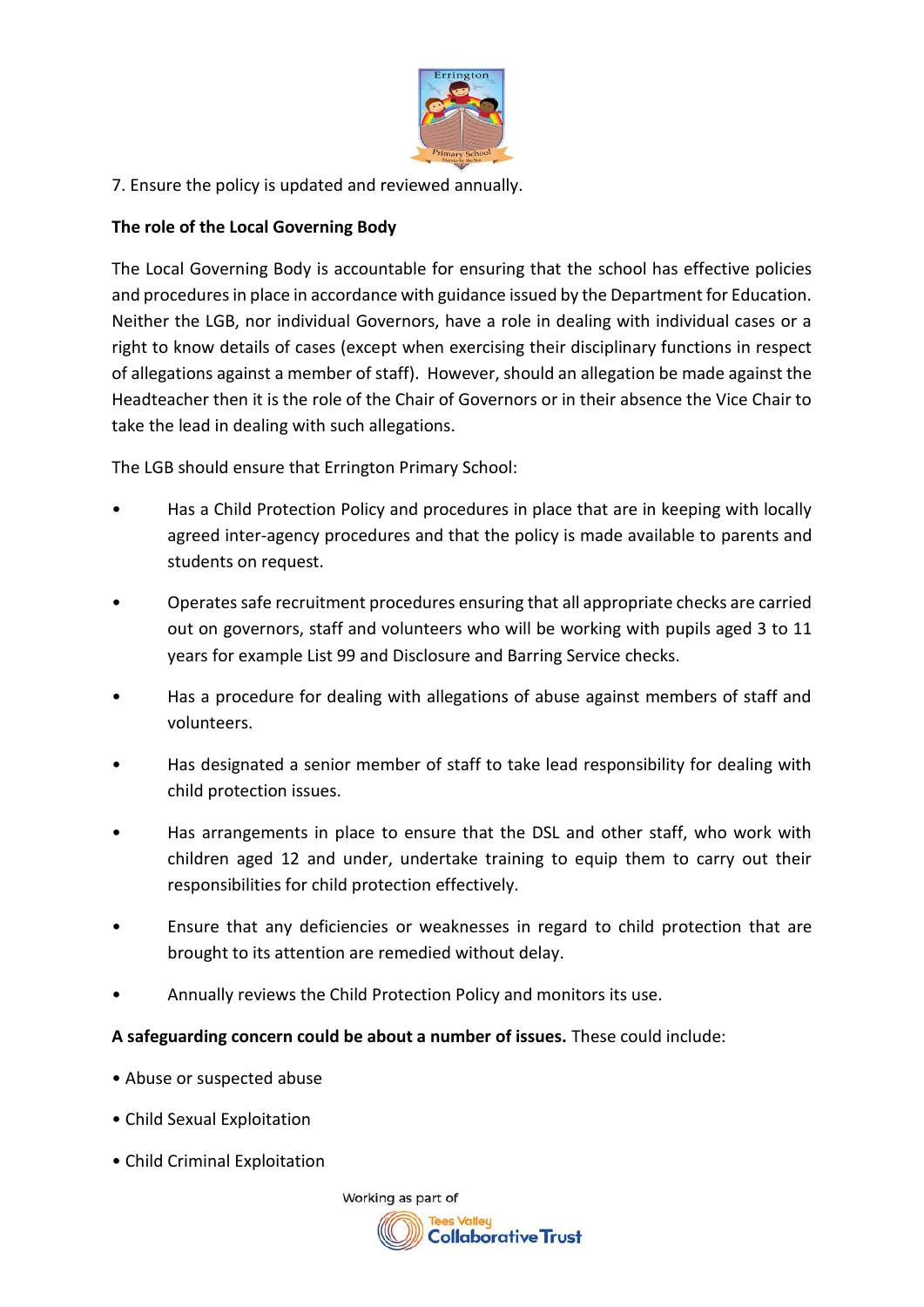

- Domestic Abuse
- Forced Marriage
- Female Genital Mutilation
- Radicalism or extremism
- Issues to do with E- Safety
- Child missing from education
- Child missing from home or care
- Bullying including cyberbullying
- Drugs
- Fabricated or induced illness
- Faith abuse
- Gangs and youth violence
- Gender-based violence/violence against women and girls (VAWG)
- Mental health
- Sexting
- Teenage relationship abuse
- Trafficking

#### **Indicators of abuse and neglect**

All Errington Primary School staff should be aware that abuse, neglect and safeguarding issues are rarely standalone events that can be covered by one definition or label. In most cases, multiple issues will overlap with one another.

**Abuse:** A form of maltreatment of a child. Somebody may abuse or neglect a child by inflicting harm or by failing to act to prevent harm. Children may be abused in a family or in an institutional or community setting by those known to them or, more rarely by others. Abuse can take place wholly online, or technology may be used to facilitate offline abuse. They may be abused by an adult or adults or by another child or children.

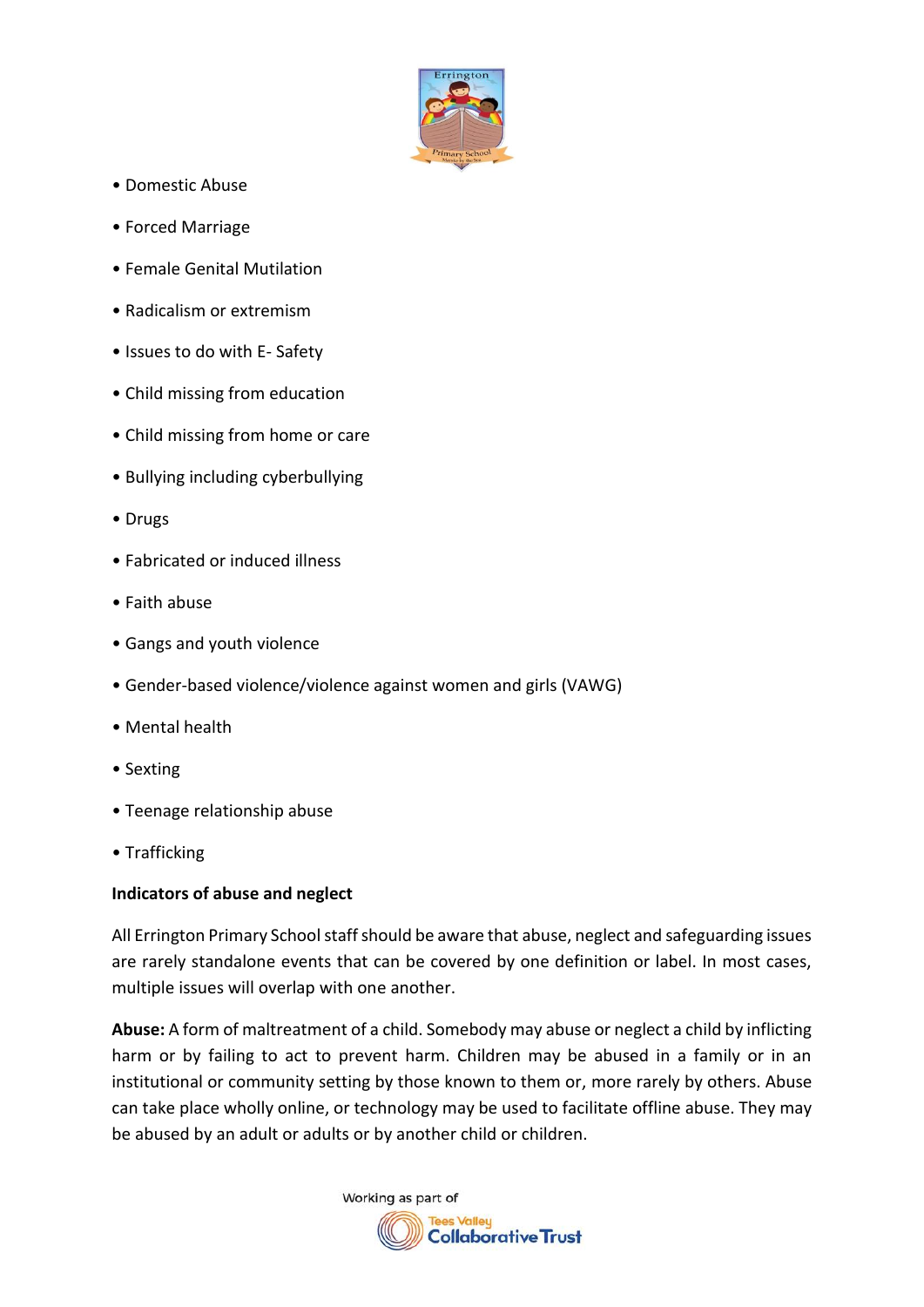

**Neglect:** the persistent failure to meet a child/young person's basic physical and/or psychological needs, likely to result in the serious impairment of the child/young person's health or development. Neglect may occur during pregnancy, for example, as a result of maternal substance abuse. Once a child is born, neglect may involve a parent or carer failing to: provide adequate food, clothing and shelter (including exclusion from home or abandonment); protect a child/young person from physical and emotional harm or danger; ensure adequate supervision (including the use of inadequate care-givers); or ensure access to appropriate medical care or treatment. It may also include neglect of, or unresponsiveness to, a child/young person's basic emotional needs.

**Physical abuse**: a form of abuse which may involve hitting, shaking, throwing, poisoning, burning or scalding, drowning, suffocating or otherwise causing physical harm to a child/young person. Physical harm may also be caused when a parent or carer fabricates the symptoms of, or deliberately induces, illness in a child/young person.

**Emotional abuse**: the persistent emotional maltreatment of a child/young person such as to cause severe and adverse effects on the child/young person's emotional development. It may involve conveying to a child/young person that they are worthless or unloved, inadequate, or valued only insofar as they meet the needs of another person. It may include not giving the child/young person opportunities to express their views, deliberately silencing them or 'making fun' of what they say or how they communicate. It may feature age or developmentally inappropriate expectations being imposed on children/young people. These may include interactions that are beyond a child/young person's developmental capability as well as overprotection and limitation of exploration and learning or preventing the child/young person from participating in normal social interaction. It may involve seeing or hearing the ill-treatment of another. It may involve serious bullying (including cyberbullying), causing children/young people frequently to feel frightened or in danger, or the exploitation or corruption of children/young people. Some level of emotional abuse is involved in all types of maltreatment of a child/young person, although it may occur alone.

**Sexual abuse**: Involves forcing or enticing a child or young person to take part in sexual activities, not necessarily involving a high level of violence, whether or not the child is aware of what is happening. The activities may involve physical contact, including assault by penetration (for example rape or oral sex) or non- penetrative acts such as masturbation, kissing, rubbing and touching outside of clothing. They may also include non – contact activities such as involving children looking at, or in the production of, sexual images, watching sexual activities, encouraging children to behave in sexually inappropriate ways, or grooming a child in preparation for abuse. Sexual abuse can take place online, and technology can be used to facilitate offline abuse. Sexual abuse is not solely perpetrated by adults males. Women can also commit acts of sexual abuse, as can other children.

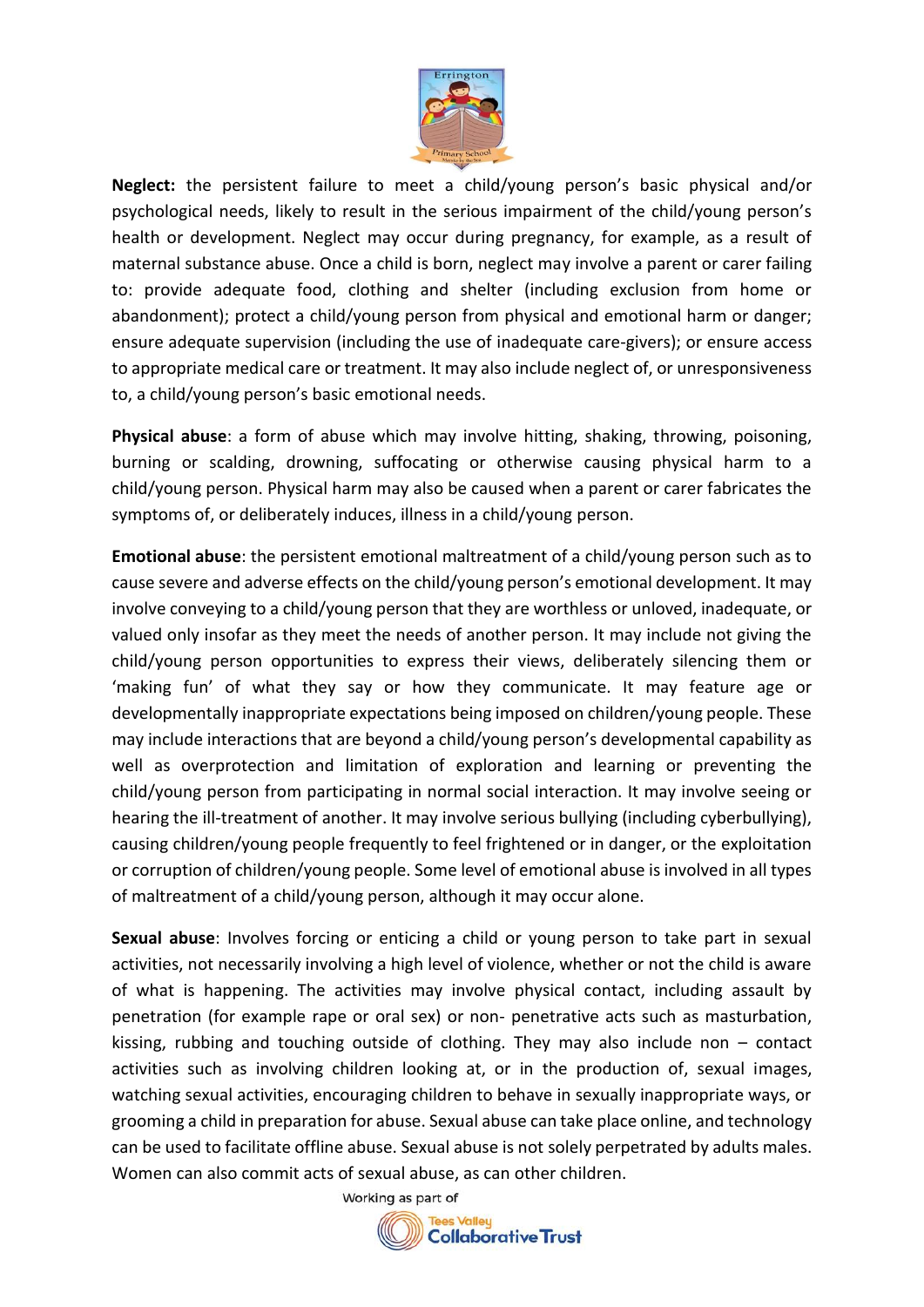

Peer on peer abuse: Abuse is not only adult to child but can be child on child / peer on peer. Some examples are (but not limited to)

- Bullying (including cyberbullying)
- Physical abuse such as hitting, kicking, shaking, biting, hair pulling, or otherwise causing physical harm.
- Sexual violence such as rape, assault by penetration and sexual assault
- Sexual harassment which may be stand- alone or part of a broader pattern if abuse
- Upskirting, which typically involves taking a picture under a person's clothing without them knowing, with the intention of viewing their genitals or buttocks to obtain sexual gratification, or cause the victim humiliation, distress or alarm.
- Sexting (also known as youth produced sexual imagery)
- Initiation / hazing type violence and rituals.

There is no clear boundary between incidents that should be regarded as abusive and incidents that should be dealt with by the School's behavioural and disciplinary systems. If one child or young person causes harm to another, this should not necessarily be dealt with as abuse: unkindness, physical fighting and harassment between children are not always or inevitably seen as child protection issues. However, it may be appropriate to regard peer on peer behaviour as abusive if harm is caused because:

- There is a significant power imbalance between the young people concerned. The abuse of children and young people is often constructed around an age difference between the abuser and the abused, but in cases of peer-on-peer abuse this may not always be the case. In such circumstances, power imbalances can manifest in other ways, for example gender, social status within peer groups, intellectual ability, physical development, economic wealth, social marginalisation and so on. It is important to note that the perpetrator and/or victim may well be subject to power imbalances with other individuals in an incident of abuse and so it is important to investigate any incident as fully as possible.
- The perpetrator has repeatedly tried to harm one or more other children.
- There are concerns about the intention of the alleged perpetrator. If evidence suggests that there was an intention to cause severe harm to the victim, this should be regarded as abusive whether severe harm was caused or not.

Working as part of **Collaborative Trust**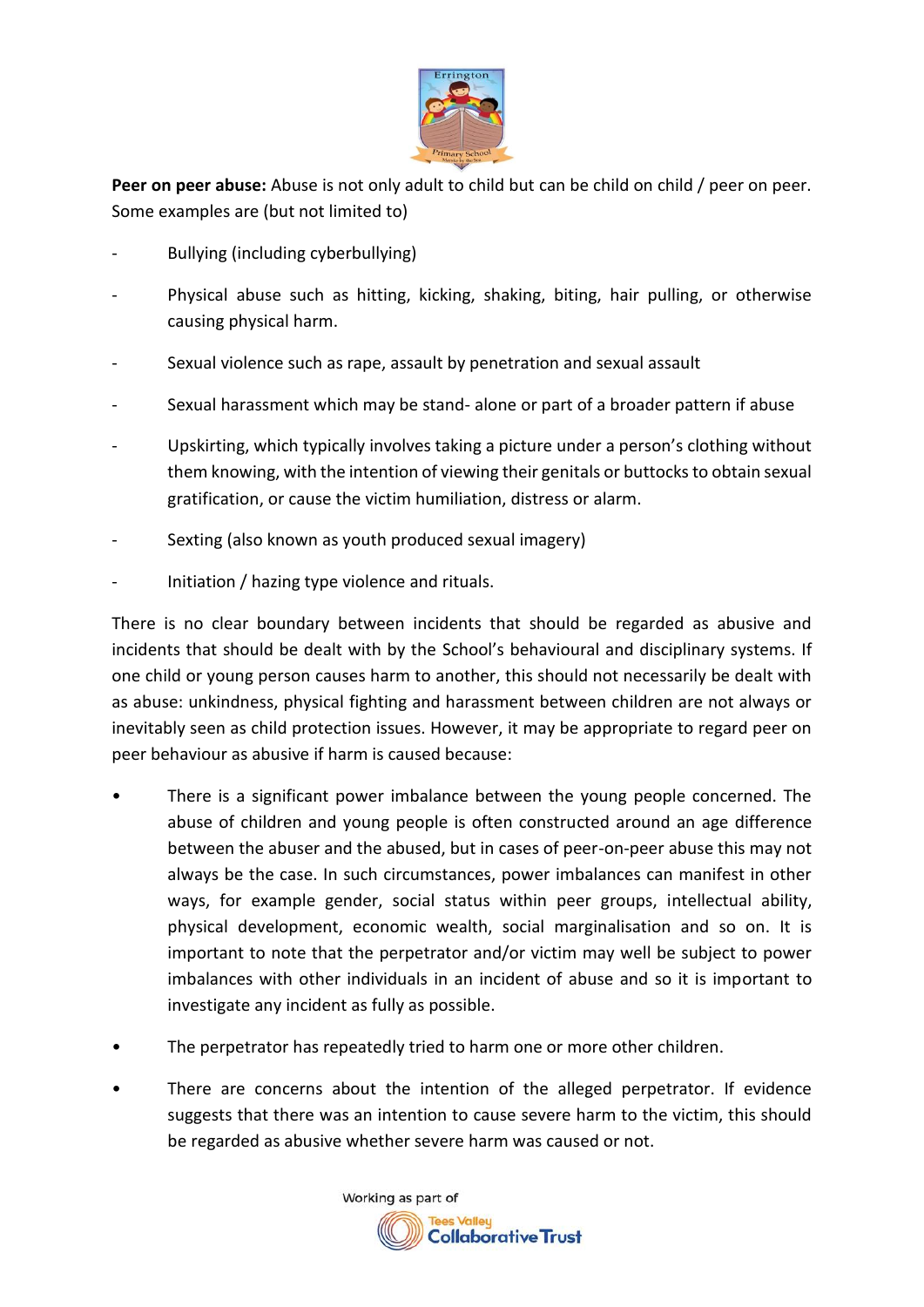

All Staff should be aware of children who may be particularly vulnerable. Some causes of vulnerability are:

- A child who is disabled and has specific additional needs
- Has special educational needs (whether or not they have a statutory Education Health and Care Plan)
- Is a young carer
- Is showing signs of being drawn in to anti social or criminal behaviour, including gang involvement and association with organised crime groups
- Is frequently missing / goes missing from care or from home
- Is at risk of modern slavery, trafficking or exploitation
- Is at risk of being radicalised or exploited
- Is in a family circumstance presenting challenges for the child, such as drug and alcohol miss use, adult mental health issues and domestic abuse
- Is misusing drugs or alcohol themselves
- Has returned home to their family from care
- Is a privately fostered child

#### **Health and Safety**

The health and safety of all children is of paramount importance. Parents/ carers send their children to school each day with the expectation that school provides a secure environment in which their children can flourish. The school has a health and safety policy which is monitored each year by the Governing Body. Any health and safety concerns are reported to the Headteacher, Business Manager or Site Manager. An initial examination is carried out assessing what, if any, remedial action is needed. Every term there is a fire drill that practises efficient evacuation of the building.

#### **First Aid**

Errington Primary School is committed to training all staff in school with the minimum emergency first aid. When a child is poorly, or has suffered an accident in school or on the playground, there is a protocol for staff to follow:

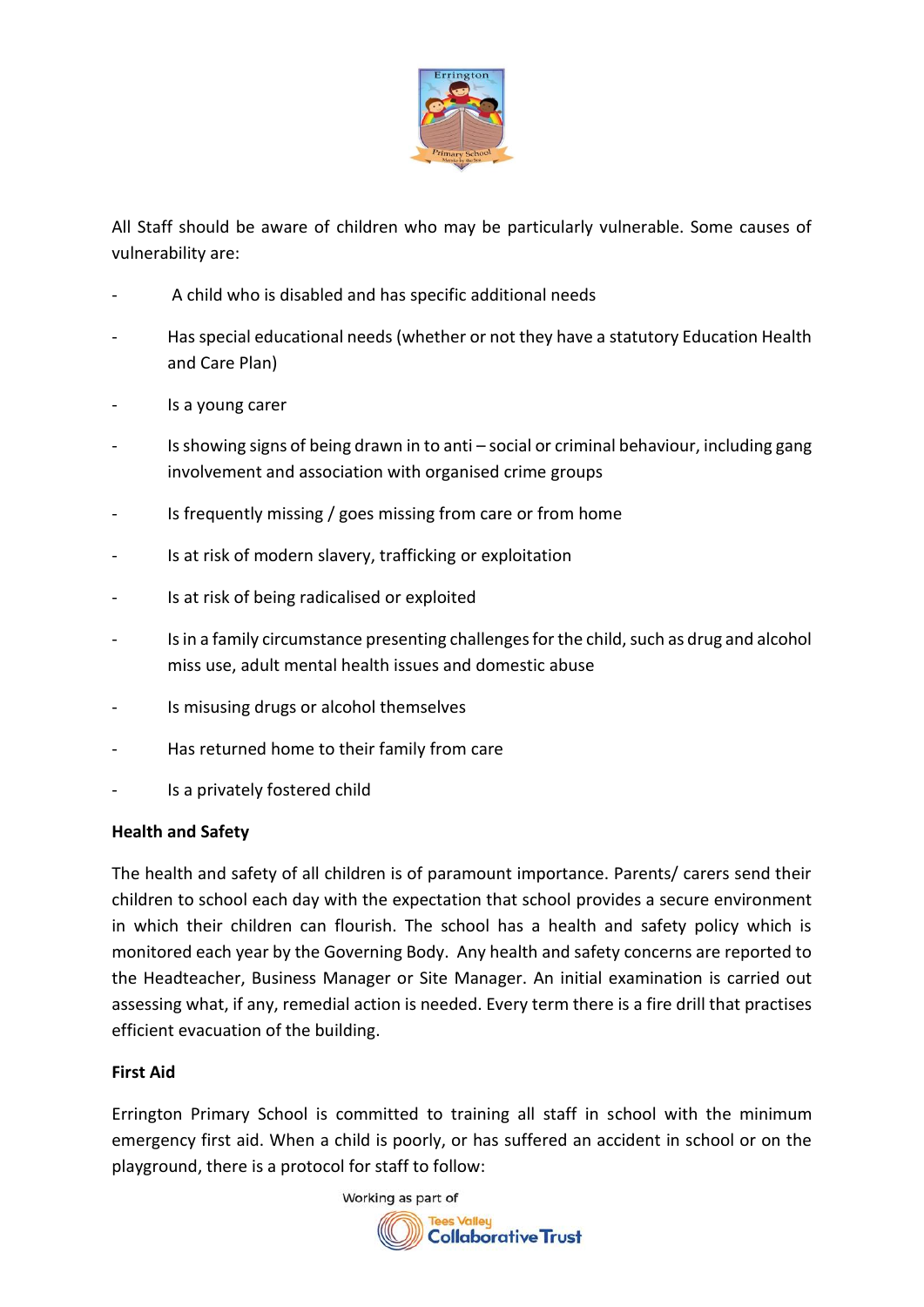

•A first aider is consulted.

•The incident is logged in the Incident Book. Parents are notified by the class teacher at the end of the day.

•For head injuries, parents are contacted or a letter is sent home. If there is any doubt about an injury, a parent is contacted.

•If children go home ill, class teachers are informed by the office staff, should this happen outside of lesson time.

•Should a child require medical attention and parents cannot be contacted, a designated member of staff will always accompany a child to hospital.

#### **Medicines**

If a parent wishes a child to take a prescribed medicine during school time, they should either arrange with the Headteacher to come to school to administer the medicine themselves or complete the Parental Agreement for the School to Administer Medicine. This gives permission for the First Aiders to administer the medicine, which must be delivered by the parent to the Office. All medicine must be prescribed by the doctor and come with the prescription packaging.

#### **Site security**

Errington Primary School provides a secure site by:

•Gates are locked once the school day has started. Gates are again unlocked at the end of the school day. Anyone entering school during the school hours must contact the school office.

•Visitors, volunteers and students must only enter through the main Office and sign in.

•Children will only be allowed home with adults with parental responsibility or confirmed permission. The class teacher must be informed of this. Year 6 children must have written consent from their parent / carer to walk home on their own.

•Children would never be allowed to leave school alone during school hours. They must be collected by an adult.

#### **Attendance**

Should a child be unwell, parents are expected to confirm absence immediately by telephone. If there is no notification, school has a policy of contacting home to ascertain each child's whereabouts. Attendance is monitored by the school office and concerns are shared with the

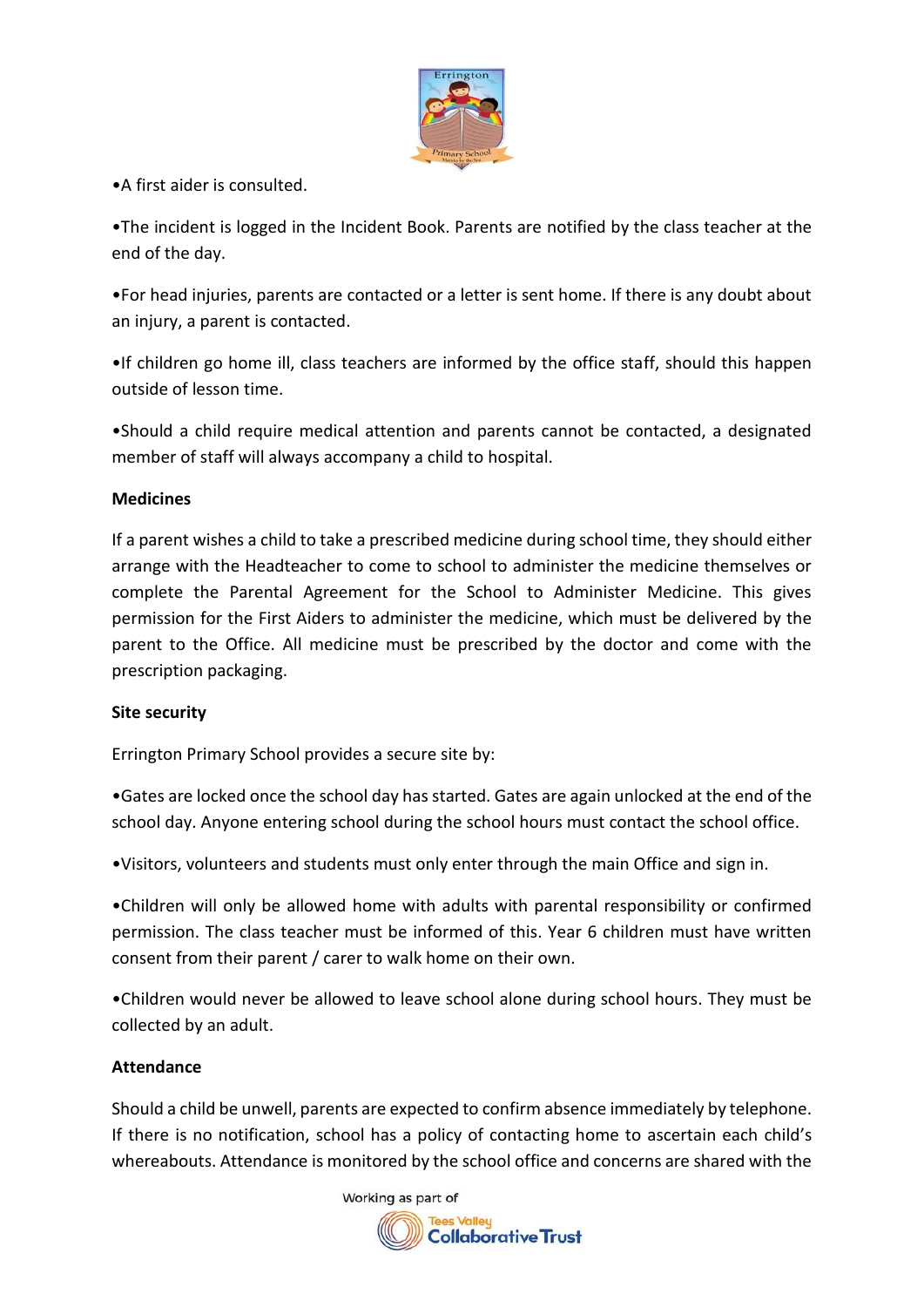

relevant staff. Families and children who might be struggling with attendance issues are offered support. The school works closely with the Attendance Welfare Officer whenever a child's attendance and punctuality causes concern. Errington Primary School also follows Redcar and Cleveland's procedures for Children Missing in Education.

#### **Appointment of New Staff & Induction Arrangements**

All members of staff appointed to work in school have a criminal records search, called an enhanced Disclosure and Barring Service check (DBS) which includes List 99, prohibition check. This search highlights people who have a criminal record or if previous allegations have been made against them. All qualification, references and relevant experience are checked prior to an offer of employment being made. Errington Primary School holds a Single Central Register (SCR) for all staff which is rigorously maintained in the school office. The Headteacher sits on all appointment panels where the candidates are external applicants. The Headteacher has undertaken training on Safer Recruitment, as has the School business manager. New members of staff are inducted into safeguarding practices and are assigned a mentor for the induction period. It is the responsibility of the mentor to familiarise new staff with procedures and policies, which affect the health and safety of all at school, but especially the children.

#### **Online Safety**

At Errington Primary the safety and wellbeing of children and young people is paramount when adults, young people or children are using the internet, social media or mobile devices. We provide staff and volunteers with the overarching principles that guide our approach to online safety. We ensure that, as an organisation, we operate in line with our values and within the law in terms of how we use online devices.

We believe that:

- children and young people should never experience abuse of any kind
- children should be able to use the internet for education and personal development, but safeguards need to be in place to ensure they are kept safe at all times.

Please see appendix for a more detailed overview of our online safety provision.

#### **Anti-Bullying**

Errington Primary School is committed to providing a caring, friendly and safe environment for all our pupils, so that children can learn in a safe and secure environment. Bullying of any

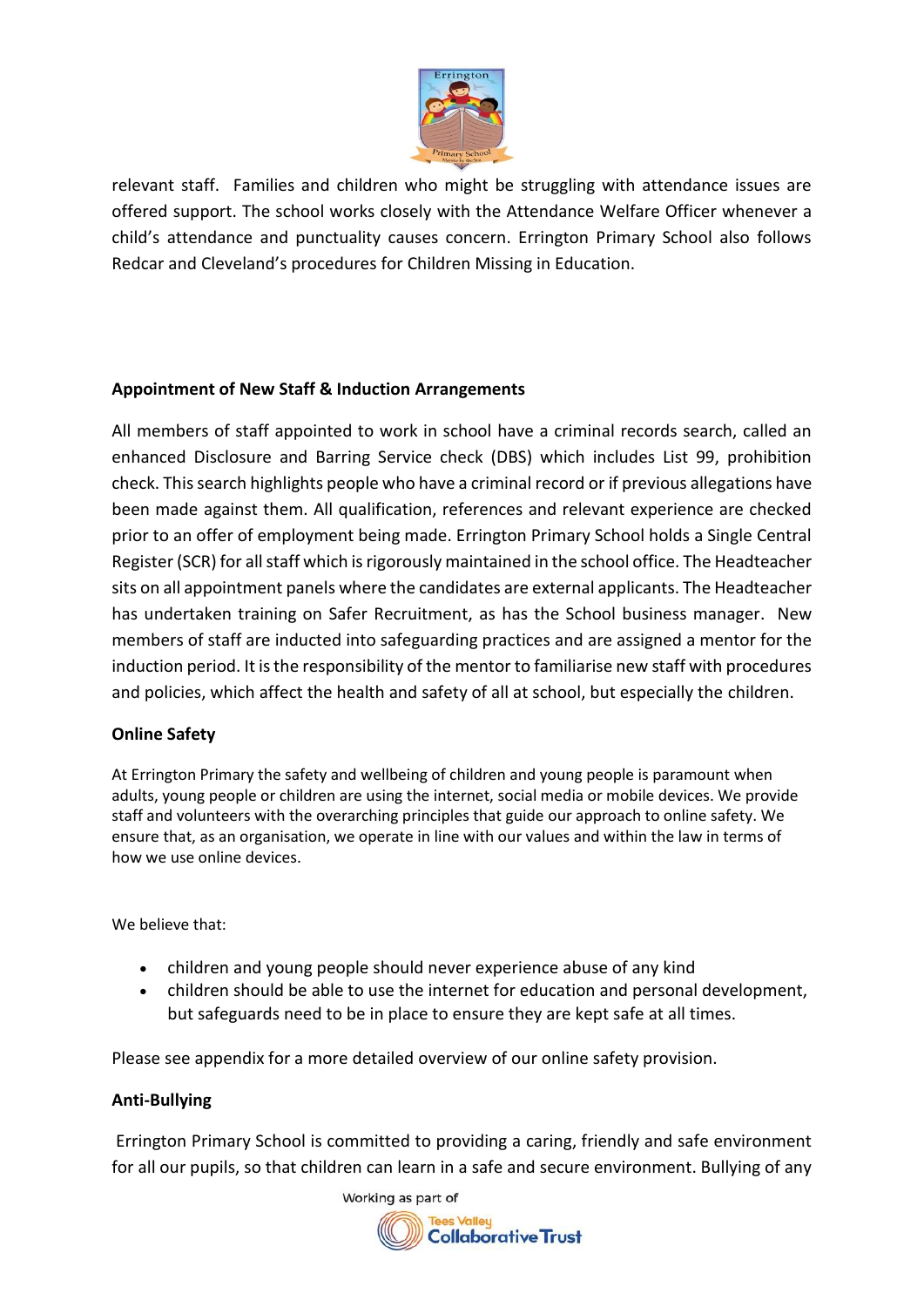

kind is unacceptable and will not be tolerated. The Headteacher should be informed immediately of any concerns and the issue will be resolved.

#### **Tolerance**

We want our children to be prepared for a diverse society. The school works hard to promote equality and harmony by preventing and challenging racism. Racism is taught in both the RE and PSHE curriculum and across the curriculum where appropriate. The children take part in discussions designed to raise awareness and address stereotypes and prejudices. All incidents are logged and reported to the Local Authority and to the Governing Body each term through the Headteacher's report.

#### **Telephones, Filming &Social Media**

Errington Primary School is a no mobile phone site. Everyone entering the school will be asked to not use their phone when around the children. Parents are asked to complete a consent form to allow the school to use their child's picture on the school social media sites. Parents can request that their child's picture is not used outside of school.

#### **Whistleblowing**

If members of staff have any concerns about the behaviour or intentions of any person within the building, school grounds or within the proximity of children, they have a professional duty to inform the Headteacher immediately. Should this concern relate to the Headteacher, the Chair of Governors (Mr Anthony Senior), details at the top) should be informed immediately. If an allegation or cause for concern is made against a member of staff the following action should be taken:

1.The Head Teacher should be informed immediately and provided with the associated evidence.

2. If the allegation is against the Head Teacher then the Chair of Governors should be informed immediately and provided with the associated evidence.

3. The Head Teacher or Chair of Governors should seek support and guidance from the local authority, LADO – details can be found at the top. Additional advice can be found at NSPCC whistleblowing helpline –0800 028 0285

**Review of Policy**

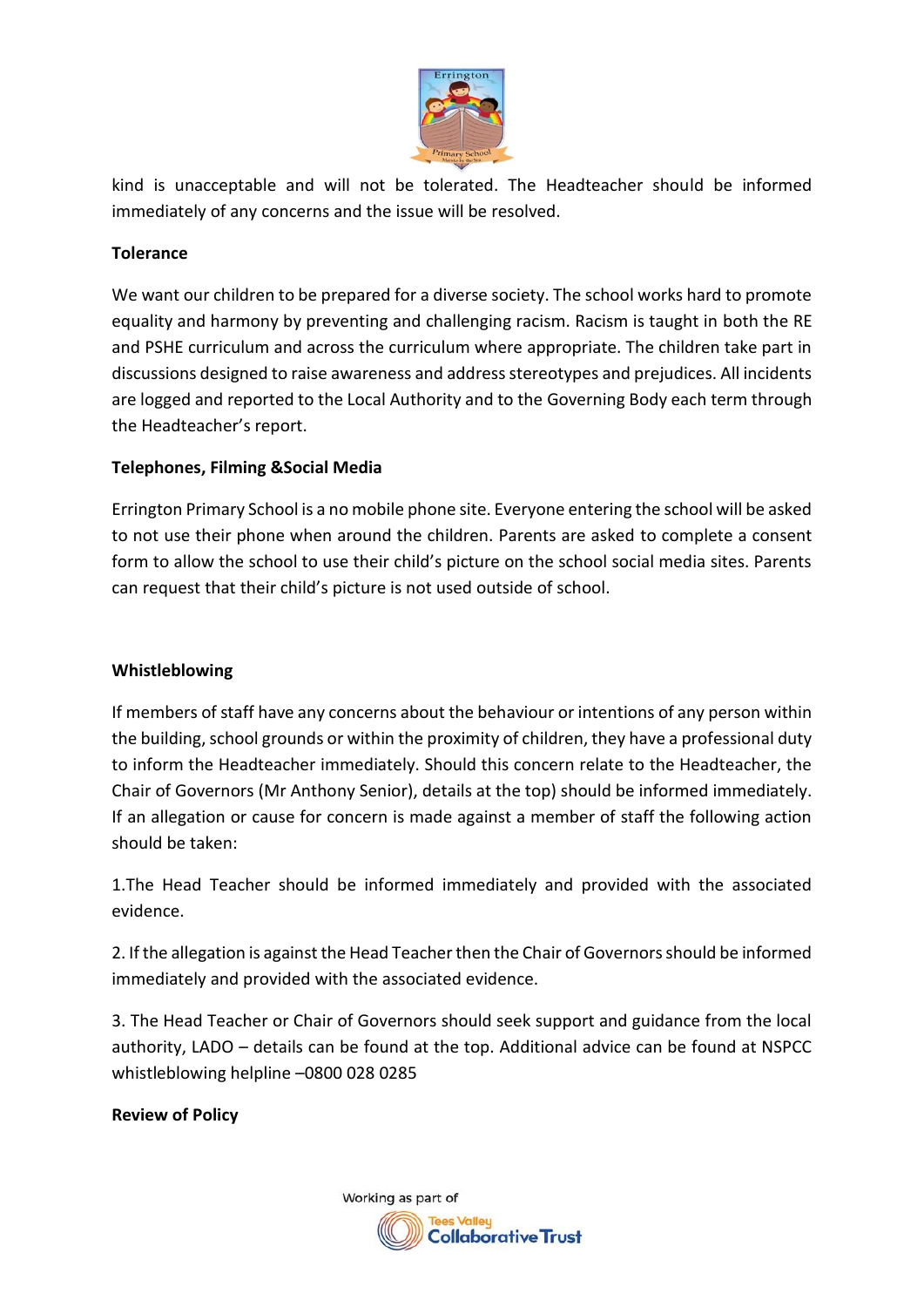

This policy and the accompanying procedure have been developed in accordance with the following statutory guidance and local safeguarding procedures:

Working Together to Safeguard Children: A Guide to Inter-Agency Working to Safeguard and Promote the Welfare of Children, July 2018:

<https://www.gov.uk/government/publications/working-together-to-safeguard-children--2>

Keeping Children Safe in Education: Statutory Guidance for Schools and Colleges, September 2021

[https://assets.publishing.service.gov.uk/government/uploads/system/uploads/attachment\\_](https://assets.publishing.service.gov.uk/government/uploads/system/uploads/attachment_data/file/1007260/Keeping_children_safe_in_education_2021.pdf) data/file/1007260/Keeping children safe in education 2021.pdf

The policy will be reviewed on an annual basis.

| Date of Last Approval/Revision | September 2021                              |
|--------------------------------|---------------------------------------------|
| Review interval (years)        | Annually                                    |
| Approval/review body           | Senior Leadership Team, Safeguarding Leads, |
|                                | <b>Local Governing Body</b>                 |
| Date of next review            | September 2022                              |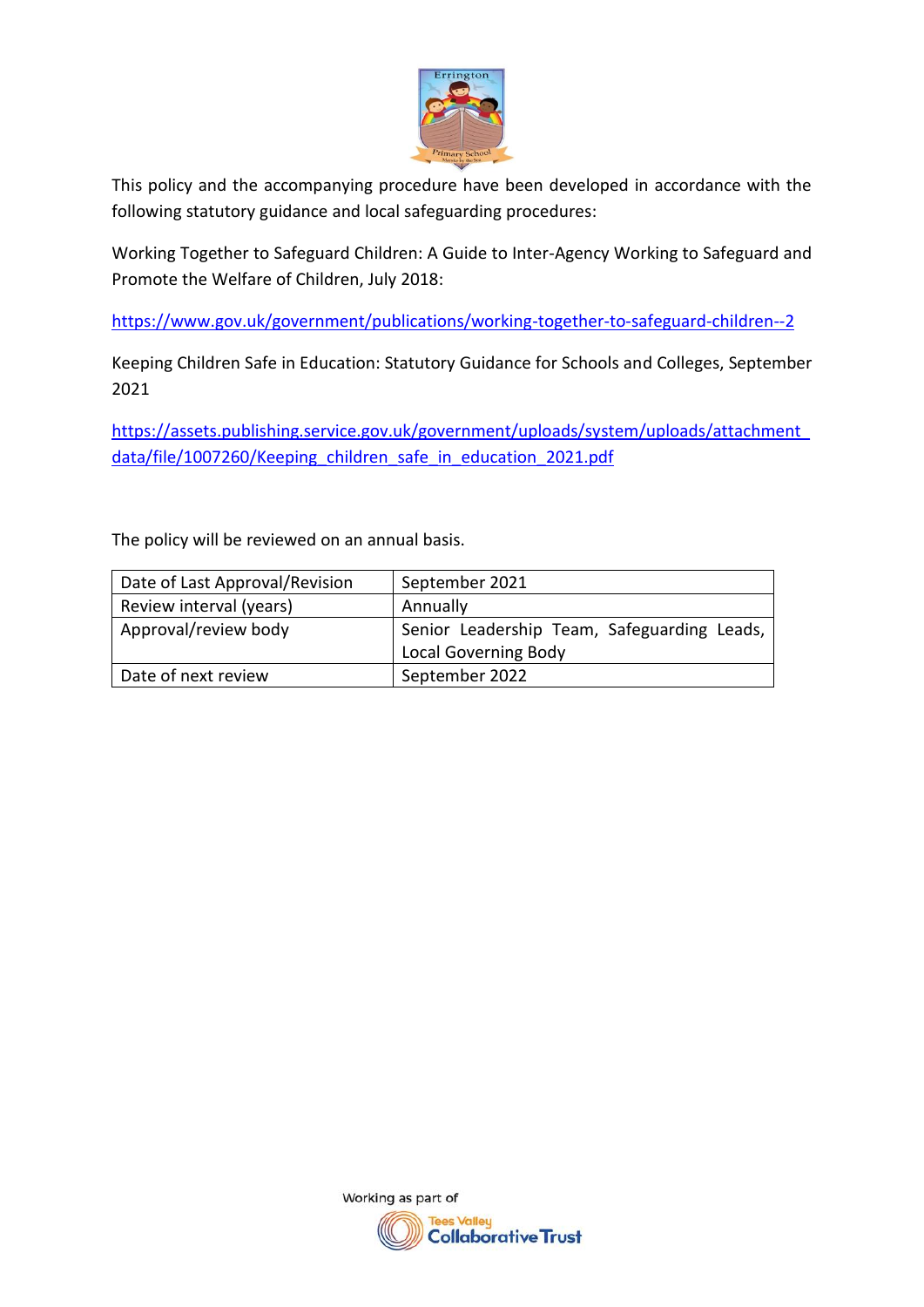

### **Online Safety Units-Purple Mash**

| <b>Year</b>                 | Safe Logins<br>Using a password to log on to an online<br>environment.<br>Create an avatar and understand why they<br>are used.<br>Beginning to develop an understanding of<br>ownership of work online.<br>Save work into a My Work folder in and<br>understand that this is a private saving<br>space just for their work. | Finding and saving work<br>Finding saved work in the Online Work<br>area of Purple Mash.<br>Finding messages that their teacher has<br>left for them on Purple Mash.<br>Searching in Purple Mash to find<br>$\bullet$<br>resources.                                                                                       | Logging out safely<br>Learning to log out of Purple Mash when<br>they have finished using it and know why<br>that is important.                                                                                                                  |                                                                  |
|-----------------------------|------------------------------------------------------------------------------------------------------------------------------------------------------------------------------------------------------------------------------------------------------------------------------------------------------------------------------|---------------------------------------------------------------------------------------------------------------------------------------------------------------------------------------------------------------------------------------------------------------------------------------------------------------------------|--------------------------------------------------------------------------------------------------------------------------------------------------------------------------------------------------------------------------------------------------|------------------------------------------------------------------|
| <b>Year</b><br>$\mathbf{v}$ | Searching and Sharing Safely<br>Using the search facility to refine<br>searches on Purple Mash by year<br>group and subject.<br>Sharing work created to a display board.<br>Understanding why the teacher<br>approves work before it is<br>displayed.                                                                        | <b>Using E-mail</b><br>What is email used for.<br>$\bullet$<br>Understanding that Email is a form of<br>$\bullet$<br>digital communication.<br>Using a simple email simulation.<br>Discuss what makes us feel<br>happy and what makes us feel sad.<br>$\bullet$<br>How can a message online make us feel<br>happy or sad? | My Digital Footprint<br>What is a digital footprint?<br>$\bullet$<br>Children give examples of things that they<br>would not want to be in their digital<br>footprint.                                                                           |                                                                  |
| ear<br>$\omega$             | Safety in Numbers<br>Creating a safe password<br>How can we communicate using the<br>internet<br>Creating a class blog with appropriate<br>messages<br>How passwords keep our personal<br>information safe.                                                                                                                  | Fact or Fiction?<br>Understanding that some information on<br>$\bullet$<br>websites may not be accurate or true.<br>Using the internet to search and thinking<br>critically about results.<br>Evaluating facts from the internet.                                                                                         | <b>Appropriate Content Ratings</b><br>Identify physical and emotional effects of<br>watching/playing inappropriate<br>content/games.<br>Relating cyberbullying to bullying in the<br>real world.<br>Strategies for dealing with online bullying. | <b>E-Mail Safety</b><br>Rules for staying safe when using email. |

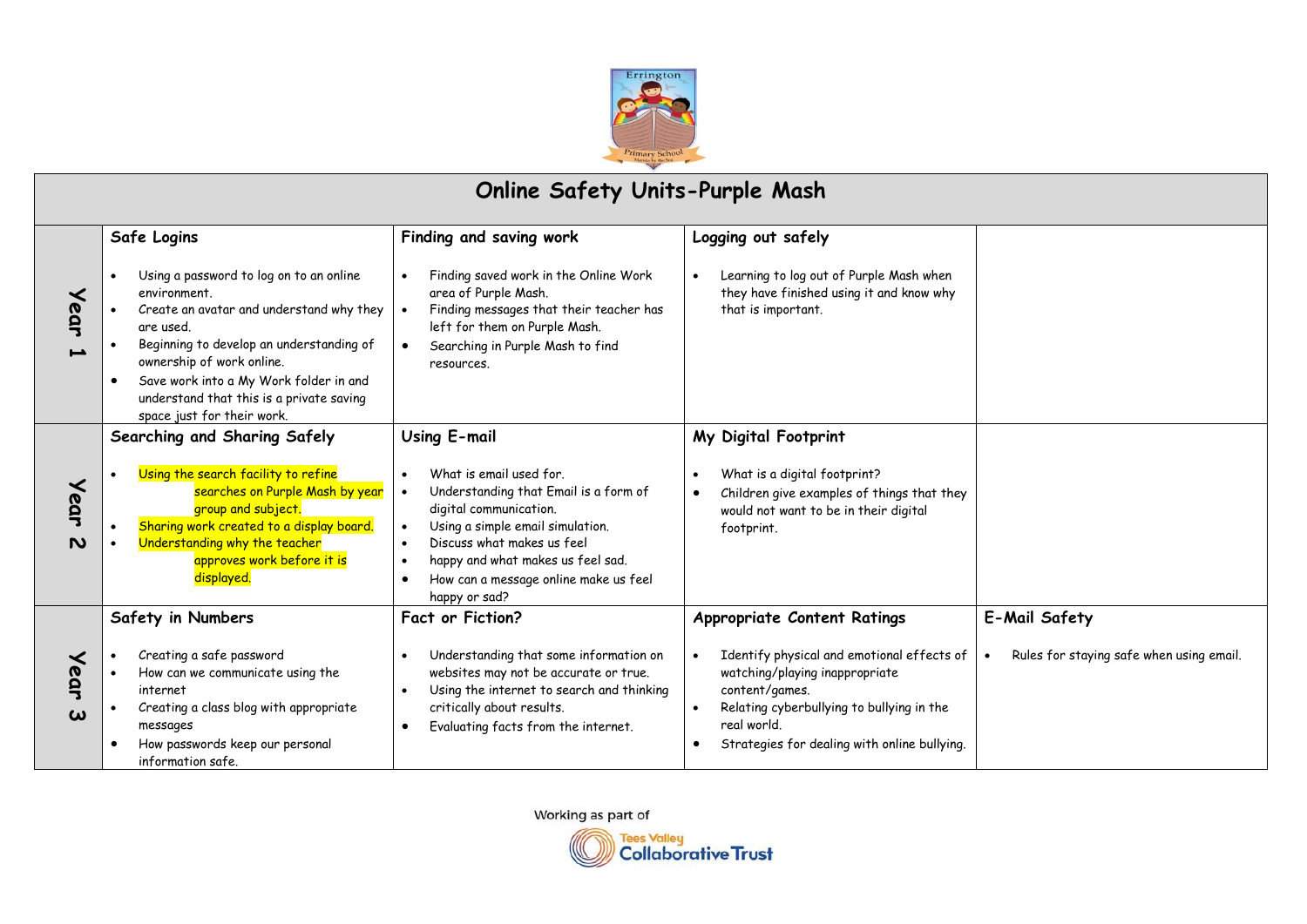

|           | <b>Going Phishing</b>                                                                                                                                                                                                                                               | <b>Beware Malware</b>                                                                                                                                                                                                                                                                                                                        | Plagiarism                                                                                                                                                                                                                       | Healthy Screen Time                                                                                                                                                                                                                                          |
|-----------|---------------------------------------------------------------------------------------------------------------------------------------------------------------------------------------------------------------------------------------------------------------------|----------------------------------------------------------------------------------------------------------------------------------------------------------------------------------------------------------------------------------------------------------------------------------------------------------------------------------------------|----------------------------------------------------------------------------------------------------------------------------------------------------------------------------------------------------------------------------------|--------------------------------------------------------------------------------------------------------------------------------------------------------------------------------------------------------------------------------------------------------------|
| ear       | Knowing security symbols such as the<br>padlock that protect you online.<br>Understanding the meaning of the term<br>'phishing' and learn about the existence of<br>scam websites.<br>Understand how our digital footprint can<br>be used to commit identity theft. | Understand the possible risks of installing<br>free and paid for software.<br>Learn about malware as software designed<br>to disrupt, damage or gain access to a<br>computer.<br>To understand what a virus is.                                                                                                                              | Children determine whether activities<br>that they undertake online, infringe<br>another's copyright. Understanding the<br>difference between researching and using<br>information and copying it.<br>Learn how to cite sources. | Children learn to take more informed<br>ownership of the way that they choose to<br>use their free time<br>They recognise a need to find a balance<br>between being active and digital activities.<br>Children can give reasons for limiting<br>screen time. |
|           | Responsibilities and Support when                                                                                                                                                                                                                                   | <b>Protecting Privacy</b>                                                                                                                                                                                                                                                                                                                    | <b>Citing Sources</b>                                                                                                                                                                                                            | Reliability                                                                                                                                                                                                                                                  |
| ear<br>LЛ | Online<br>Thinking critically about the information<br>that you share online both about yourself<br>and others.<br>Who do you tell if you are upset<br>by something that happens<br>online.<br>Using the SMART rules as a source of<br>guidance when online.        | Thinking critically about what you<br>share online, even when asked by<br>a usually reliable person to share<br>something.<br><b>Creating</b> good passwords.<br>Using images and digital technology to<br>create effects not possible without<br>technology.<br>Understand how image manipulation could<br>be used to upset them or others. | Citing all sources when<br>researching and explain the<br>importance of this.<br>Selecting keywords and search<br>techniques to find relevant information<br>and increase reliability.                                           | Understanding of the advantages and<br>disadvantages of different forms of<br>communication and when it is appropriate<br>to use each.                                                                                                                       |